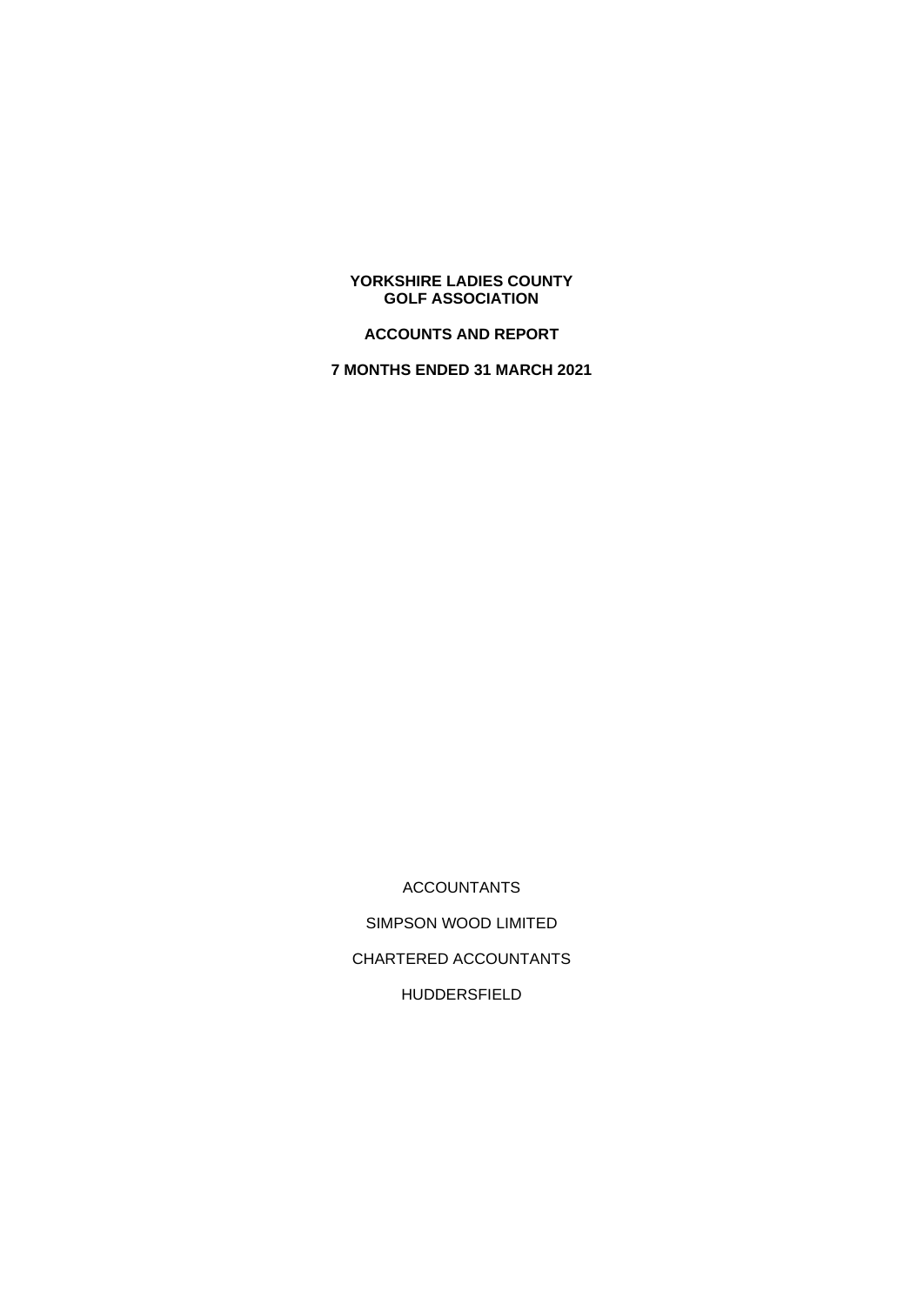#### **YORKSHIRE LADIES COUNTY GOLF ASSOCIATION BALANCE SHEET AS AT 31 MARCH 2021**

|                                                                                                           |                       | <b>7 Months</b><br>Ended<br>31 March<br>2021 | Year<br><b>Ended</b><br>31 August<br>2020 |
|-----------------------------------------------------------------------------------------------------------|-----------------------|----------------------------------------------|-------------------------------------------|
| <b>ASSOCIATION CAPITAL</b>                                                                                | £                     | £                                            | £                                         |
| <b>GENERAL FUND</b>                                                                                       |                       |                                              |                                           |
| Balance 1 September 2020<br>Add: Excess (expenditure)/income (Page 4)                                     | 101,889<br>(101, 889) |                                              | 73,293<br>28,596                          |
| Balance 31 March 2021                                                                                     |                       |                                              | 101,889                                   |
| <b>ALISON NICHOLAS FUND (Page 4)</b><br><b>JEAN RUDGARD MEMORIAL FUND (Page 4)</b>                        |                       |                                              | 10,147<br>3,844                           |
|                                                                                                           |                       | £-                                           | £115,880                                  |
| <b>ASSOCIATION ASSETS AND LIABILITIES</b>                                                                 |                       |                                              |                                           |
| <b>ASSETS</b>                                                                                             |                       |                                              |                                           |
| Stocks:<br>Prizes, County Team Badges, etc.                                                               |                       |                                              | 6,477                                     |
| Prepayments                                                                                               |                       |                                              | 1,652                                     |
| Loan to Limited Company                                                                                   |                       |                                              |                                           |
| Bank accounts:<br><b>General Fund</b><br>Alison Nicholas Fund<br>Jean Rudgard Memorial Fund<br>Petty Cash |                       |                                              | 99,152<br>9,663<br>3,844                  |
|                                                                                                           |                       |                                              | 112,659                                   |
|                                                                                                           |                       |                                              | 120,788                                   |
| <b>LIABILITIES AND PROVISIONS</b><br>Creditors, accruals and prepaid income                               |                       |                                              | 4,908                                     |
|                                                                                                           |                       | £-                                           | £115,880                                  |
|                                                                                                           |                       |                                              |                                           |

Treasurer E Lennox

Signed 7 September 2021

### **ACCOUNTANTS' REPORT**

In accordance with instructions given to us we have prepared, without carrying out an audit, the accounts of the Yorkshire Ladies County Golf Association from the accounting records and information and explanations supplied to us.

SIMPSON WOOD LIMITED CHARTERED ACCOUNTANTS HUDDERSFIELD 7 September 2021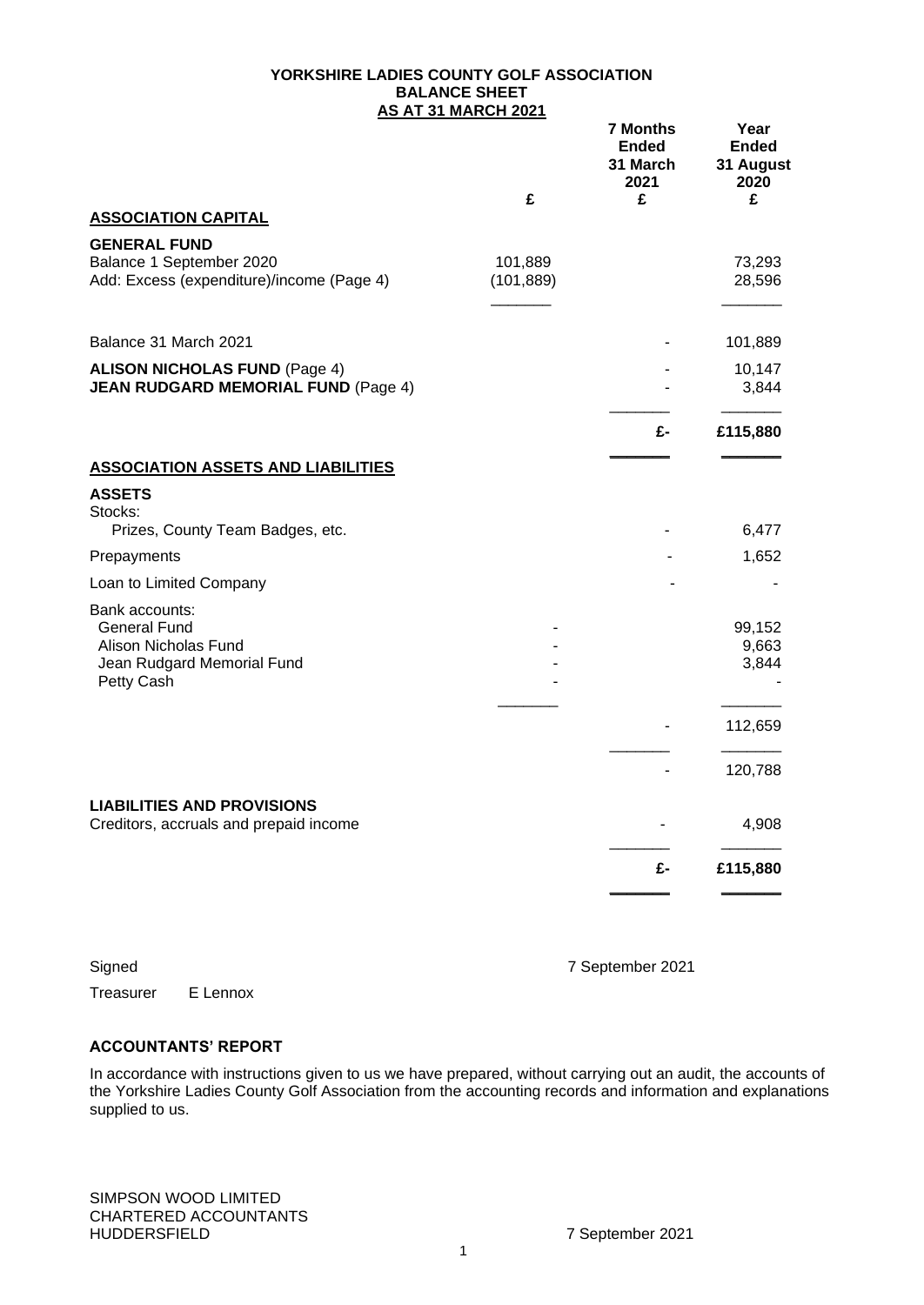## **YORKSHIRE LADIES COUNTY GOLF ASSOCIATION SEVEN MONTHS ENDED 31 MARCH 2021 INCOME AND EXPENDITURE ACCOUNT - GENERAL**

|                                                                | <b>7 MONTHS ENDED</b><br>31 MARCH<br>2021 |          |   | <b>YEAR ENDED 31</b><br><b>AUGUST</b><br>2020 |                                      |      |                  | <b>7 MONTHS</b><br><b>ENDED 31</b><br><b>MARCH</b><br>2021 | <b>YEAR</b><br>ENDED 31<br><b>AUGUST</b><br>2020 |
|----------------------------------------------------------------|-------------------------------------------|----------|---|-----------------------------------------------|--------------------------------------|------|------------------|------------------------------------------------------------|--------------------------------------------------|
| <b>EXPENDITURE</b>                                             | £                                         | £        | £ | £                                             | <b>INCOME</b>                        |      |                  | £                                                          | £                                                |
| County week and England finals etc                             |                                           | 1,631    |   | 7,900                                         | <b>Subscriptions</b>                 |      |                  | 22,833                                                     | 47,621                                           |
| Team match & coaching expenses                                 |                                           | 447      |   | 3,164                                         |                                      |      |                  |                                                            |                                                  |
| Junior training, team & competitions                           |                                           |          |   | 1,715                                         | Based on England Golf Sub's year     |      |                  |                                                            |                                                  |
|                                                                |                                           |          |   |                                               | Member No.                           | 2020 | 2019             |                                                            |                                                  |
| <b>Inter-Club Matches</b>                                      |                                           |          |   |                                               | <b>Clubs</b>                         | 174  | 178              |                                                            |                                                  |
| <b>Facility fees</b>                                           |                                           |          |   |                                               | Full                                 | 7487 | 7,492            |                                                            |                                                  |
| Travel, food and accommodation                                 |                                           |          |   |                                               | Associate                            | 25   | 33               |                                                            |                                                  |
| Prizes                                                         |                                           |          |   |                                               | <b>Juniors</b>                       | 393  | $\overline{312}$ |                                                            |                                                  |
| <b>General Expenses</b><br>Printing, postage, photocopying etc |                                           | 1,230    |   | 1,966                                         | <b>County card income</b>            |      |                  |                                                            | 2,707                                            |
| <b>AGM</b> expenses                                            |                                           |          |   | 1,484                                         | <b>Donations</b>                     |      |                  |                                                            |                                                  |
| Executive officials expenses                                   |                                           | 178      |   | 786                                           | <b>Handbook advert</b>               |      |                  |                                                            |                                                  |
| Insurance                                                      |                                           | 651      |   | 1,100                                         |                                      |      |                  |                                                            |                                                  |
| Members meeting                                                |                                           | 500      |   | 1,442                                         | <b>Bank interest received gross:</b> |      |                  |                                                            |                                                  |
| Accountancy fee                                                |                                           | 1,020    |   | 1,020                                         | Deposit account                      |      |                  | 17                                                         | 166                                              |
| Computer expenses                                              |                                           | (54)     |   | 310                                           |                                      |      |                  |                                                            |                                                  |
| Donation to the limited company                                |                                           | 117,906  |   | $\blacksquare$                                | <b>TOTAL INCOME</b>                  |      |                  | 22,850                                                     | 50,494                                           |
| Sundry expenses                                                |                                           |          |   | 195                                           | Excess of expenditure over income    |      |                  |                                                            |                                                  |
| (Profit)/loss on sales                                         |                                           | 278      |   | 75                                            |                                      |      |                  | £ 22,850                                                   | £ 50,494                                         |
| Secretary salary                                               |                                           |          |   | 693                                           |                                      |      |                  |                                                            |                                                  |
| Subscription collection costs                                  |                                           | 809      |   | 880                                           |                                      |      |                  |                                                            |                                                  |
| <b>TOTAL EXPENDITURE</b>                                       |                                           | 124,596  |   | 22,730                                        |                                      |      |                  |                                                            |                                                  |
| Excess of income over expenditure                              |                                           | 101,746  |   | 27,764                                        |                                      |      |                  |                                                            |                                                  |
|                                                                |                                           | £ 22,850 |   | £ 50,494                                      |                                      |      |                  |                                                            |                                                  |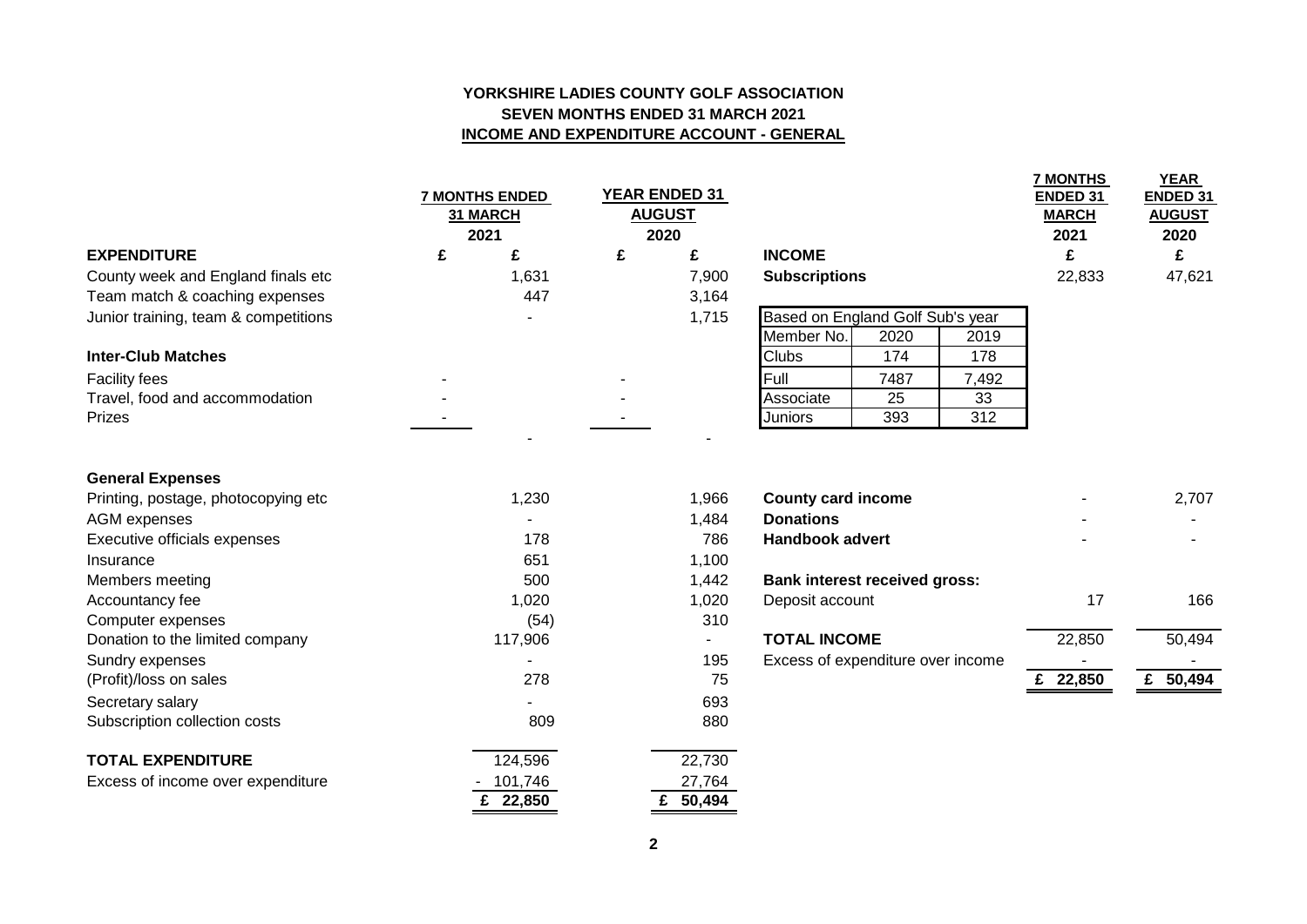### **YORKSHIRE LADIES COUNTY GOLF ASSOCIATION PERIOD ENDED 31 MARCH 2021 INCOME AND EXPENDITURE ACCOUNTS – MEETINGS**

|                                                       | <b>7 Months</b><br><b>Ended</b><br>31 March | Year<br><b>Ended</b><br>31 August |                      | <b>7 Months</b><br><b>Ended</b><br>31 March | Year<br><b>Ended</b><br>31 August |
|-------------------------------------------------------|---------------------------------------------|-----------------------------------|----------------------|---------------------------------------------|-----------------------------------|
| <b>EXPENDITURE</b>                                    | 2021<br>£                                   | 2020<br>£                         | <b>INCOME</b>        | 2021<br>£                                   | 2020<br>£                         |
| <b>CHAMPIONSHIP ACCOUNT</b>                           |                                             |                                   |                      |                                             |                                   |
| Facility fees                                         |                                             |                                   | Entrance fees        |                                             |                                   |
| Prizes and replicas<br>Travel, food and accommodation |                                             |                                   | Excess expenditure   |                                             |                                   |
| Hospitality                                           |                                             |                                   |                      |                                             |                                   |
| Gratuities                                            |                                             |                                   |                      |                                             |                                   |
|                                                       | £-                                          | £-                                |                      | £-                                          | £-                                |
|                                                       |                                             |                                   |                      |                                             |                                   |
| <b>CHALLENGE BOWL ACCOUNT</b>                         |                                             |                                   |                      |                                             |                                   |
| Facility fees                                         |                                             |                                   | Entrance fees        |                                             |                                   |
| Prizes and replicas                                   |                                             |                                   | Excess expenditure   |                                             |                                   |
| Travel, food and accommodation                        |                                             |                                   |                      |                                             |                                   |
| Hospitality<br>Gratuities                             |                                             |                                   |                      |                                             |                                   |
|                                                       |                                             |                                   |                      |                                             |                                   |
|                                                       | £-                                          |                                   |                      | £-                                          | £-                                |
|                                                       |                                             |                                   |                      |                                             |                                   |
|                                                       |                                             |                                   |                      |                                             |                                   |
| OPEN MEETINGS ACCOUNT<br>Facility fee                 |                                             | 750                               | <b>Entrance fees</b> |                                             | 2,140                             |
| Prizes                                                |                                             | 360                               |                      |                                             |                                   |
| Travel, food and accommodation                        |                                             | 134                               |                      |                                             |                                   |
| Gratuities                                            |                                             | 64                                |                      |                                             |                                   |
| Excess income                                         |                                             | 832                               |                      |                                             |                                   |
|                                                       | £-                                          | £2,140                            |                      | £-                                          | £2,140                            |
| <b>COUNTY FOURSOMES ACCOUNT</b>                       |                                             |                                   |                      |                                             |                                   |
| Facility fees                                         |                                             |                                   | Entrance fees        |                                             |                                   |
| Prizes                                                |                                             |                                   | Excess expenditure   |                                             |                                   |
| Travel, food and accommodation                        |                                             |                                   |                      |                                             |                                   |
| Gratuities                                            |                                             |                                   |                      |                                             |                                   |
| Excess income                                         |                                             |                                   |                      |                                             |                                   |
|                                                       | £-                                          | £-                                |                      | £-                                          | £-                                |
|                                                       |                                             |                                   |                      |                                             |                                   |
| <b>ALISON NICHOLAS COMPETITION</b>                    |                                             |                                   |                      |                                             |                                   |
| Prizes                                                |                                             |                                   | Entrance fees        |                                             |                                   |
| Travel, food and accommodation                        |                                             |                                   | Raffle               |                                             |                                   |
| Excess income - to AN fund                            |                                             |                                   |                      |                                             |                                   |
|                                                       | £-                                          | £-                                |                      | £-                                          | £-                                |
|                                                       |                                             |                                   |                      |                                             |                                   |
| NORTHERN CHAMPIONSHIP ACCOUNT                         |                                             |                                   |                      |                                             |                                   |
| <b>Facility fees</b>                                  | 143                                         |                                   | Entrance fees        |                                             |                                   |
| Prizes<br>Travel, food and accommodation              |                                             |                                   | Excess expenditure   | 143                                         |                                   |
| Gratuities                                            |                                             |                                   |                      |                                             |                                   |
| Excess income                                         |                                             |                                   |                      |                                             |                                   |
|                                                       |                                             |                                   |                      |                                             |                                   |
|                                                       | £143                                        | £-                                |                      | £143                                        | £-                                |
|                                                       |                                             |                                   |                      |                                             |                                   |